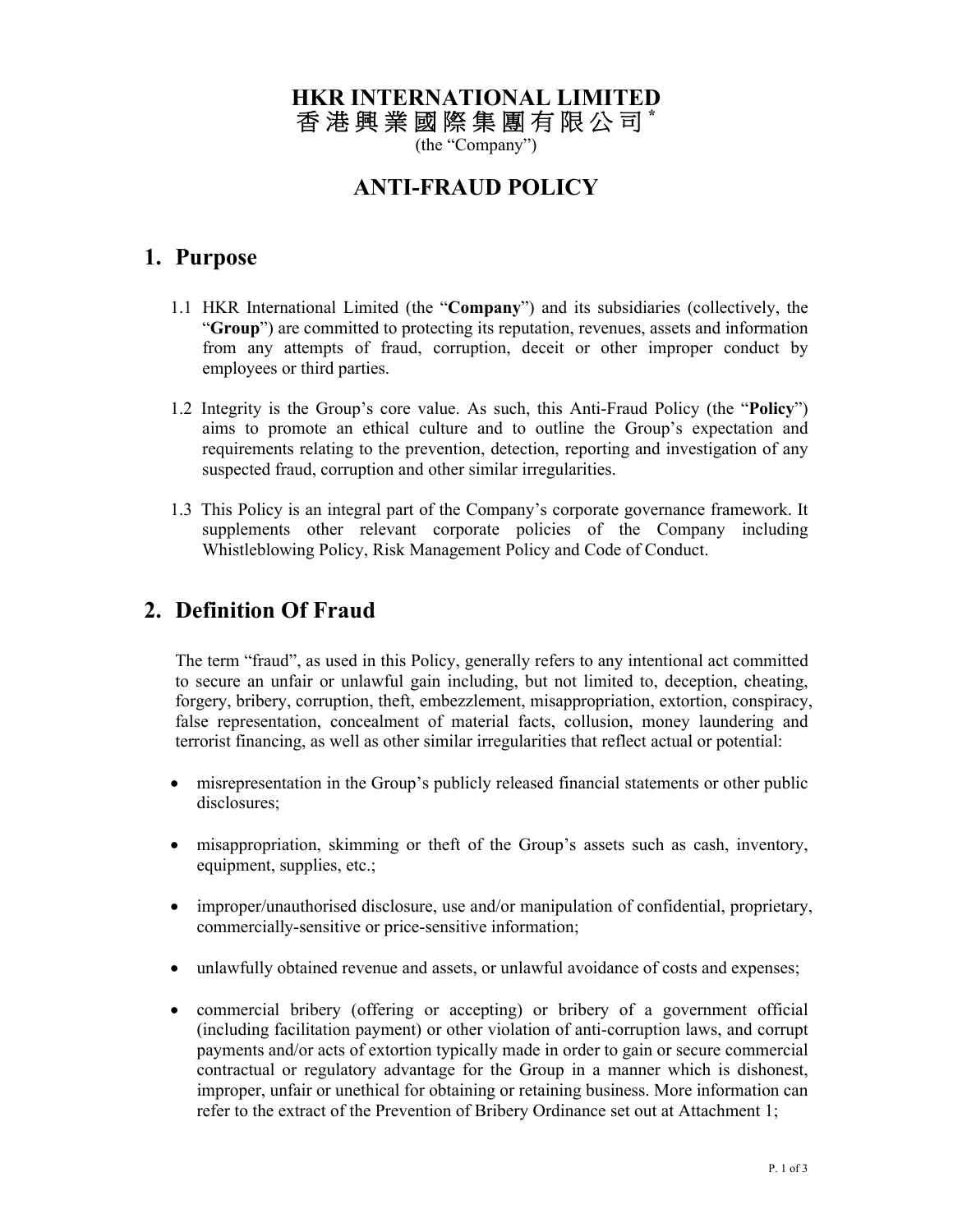- improper payment schemes such as employees or directors of the Group seeking or accepting from, paying or offering to, suppliers or business partners, kickbacks or gifts or excess entertainment and hospitality, sponsored travel and accommodation intended to or which may appear to influence business judgment. More information can refer to the extract of the Prevention of Bribery Ordinance set out at Attachment 1; and
- fraudulent disbursement or reimbursement such as payment for fictitious or inflated invoice, expenses, payroll, etc.

# **3. General Policy**

- the Group is governed by the Prevention of Bribery Ordinance and any anti-bribery laws which include zero tolerance towards all forms of fraud, corruption, and related malpractice.
- all employees should fully comply with the principles in this Policy, other relevant corporate policies and procedures, and internal controls requirements. Key integrity and conduct requirements for employees are included in the Code of Conduct, which has been distributed throughout the organization.
- this Policy is communicated to all levels of employees and, as appropriate, other stakeholders such as business partners. Suitable and relevant anti-fraud and countercorruption training will be provided to all employees and directors.
- control activities are designed and adapted to mitigate fraud risks. Independent riskbased audits are conducted to monitor the effectiveness of these controls.
- the Company will conduct periodic fraud risk assessment.

# **4. Reporting and Responsibility**

- all employees of the Group should familiarise themselves with and comply with the Code of Conduct (which stipulates the general principles of the Prevention of Bribery Ordinance) and all other risk management and internal control policies and guidelines.
- all employees of the Group are responsible for resisting fraud and helping the Group defend against corrupt practices.
- the Company shall maintain effective reporting channels for its employees and stakeholders to report any suspicions of fraud, all employees and stakeholders are expected and encouraged to report immediately any suspected cases of fraud and related misconduct via various reporting channels below.
- suspected cases of fraud should be reported promptly, whether it is known who may be responsible for the fraud or how it may have occurred. They should be reported to one's direct supervisor, team leader or department/unit/division head or directly to Head of Internal Audit Department ("HIAD") via the whistleblowing channel confidentially if one feels appropriate (please refer to the Company's *Whistleblowing Policy* for the Reporting Form, confidential email and mailing address for reporting).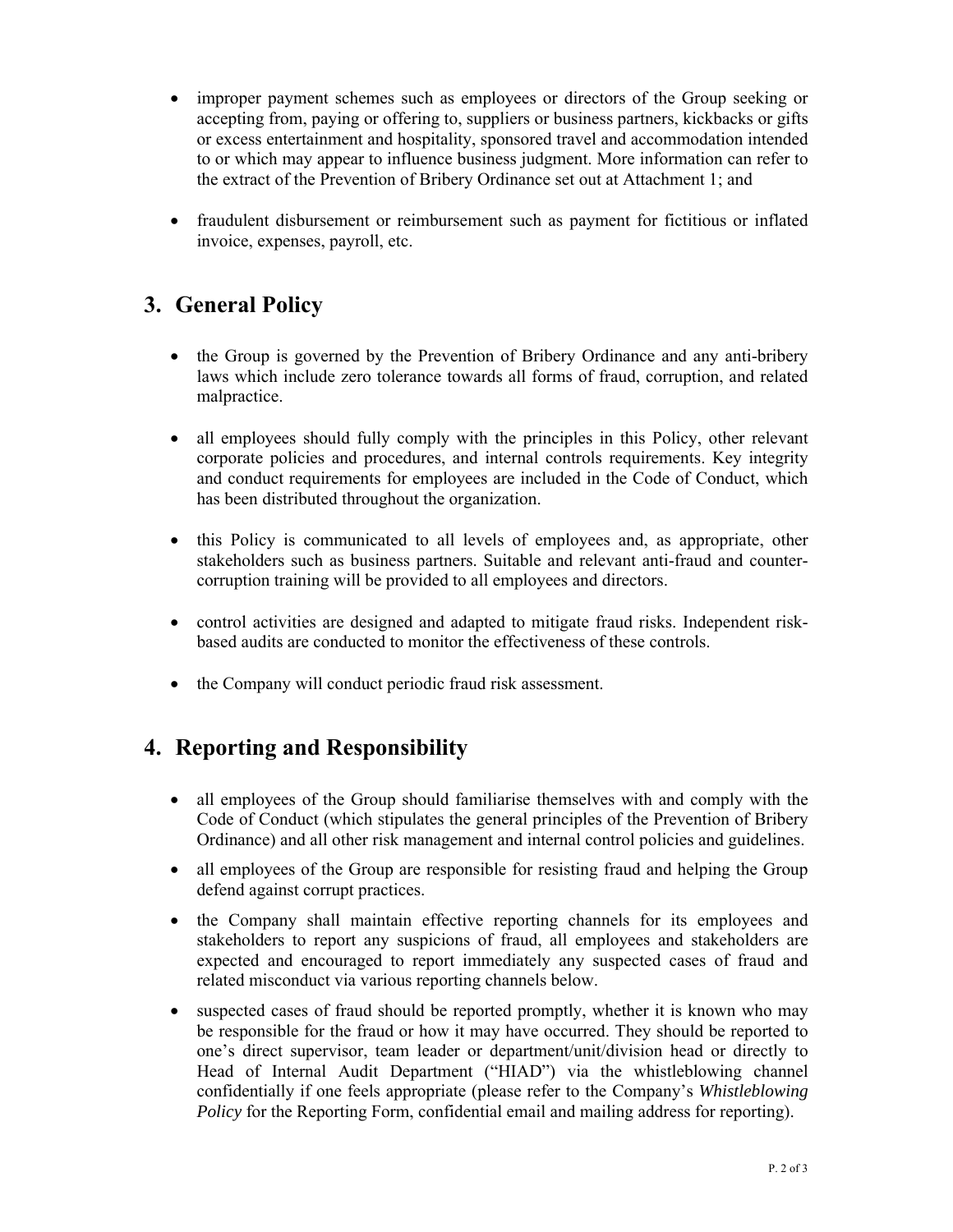summary of investigated fraud cases, if any, will be reported to the Audit Committee semi-annually.

# **5. Fraud Response**

- all reported fraud cases to HIAD will be treated seriously and investigations will be performed with the approach as stipulated in the *Whistleblowing Policy*.
- the Company will make every effort to treat all disclosures in a confidential and sensitive manner after an employee or a relevant party reports concern about any of the above matters. The identity of the individual employee or relevant party making genuine and appropriate allegation under this Policy is assured of fair treatment. In addition, employees are also assured of protection against unfair dismissal, victimisation or unwarranted disciplinary action.
- if there is sufficient evidence to suggest that a case of possible criminal offence or corruption exists, legal professional advice may be sought and the matter may be reported by the Group to the relevant local authorities. In such case, the investigation will be taken over by the local authorities.
- anyone found committing fraud or corruption will be subject to disciplinary action which may include dismissal.
- records shall be kept for all reported misconducts, malpractices, and irregularities by the relevant parties in the Group. If a reported irregularity leads to an investigation, the party responsible for leading the investigation shall ensure that all relevant information relating to the case is retained, including details of corrective action taken in accordance with the Company's policy for a period of not exceeding ten (10) years (or whatever other period may be specified by any relevant legislation).

# **6. Review of the Policy**

- This Policy has been approved and adopted by the Board of Directors of the Company.
- The Audit Committee has overall responsibility for implementation, monitoring and periodic review of this Policy at least on an annual basis. The Audit Committee has delegated the day-to-day responsibility for administration of the Policy to HIAD.
- Any amendments or updates to this Policy will be subject to the Audit Committee's approval.

Adopted on 16 March 2022

\* *Registered under the predecessor ordinance of the Companies Ordinance, Chapter 622 of the laws of Hong Kong*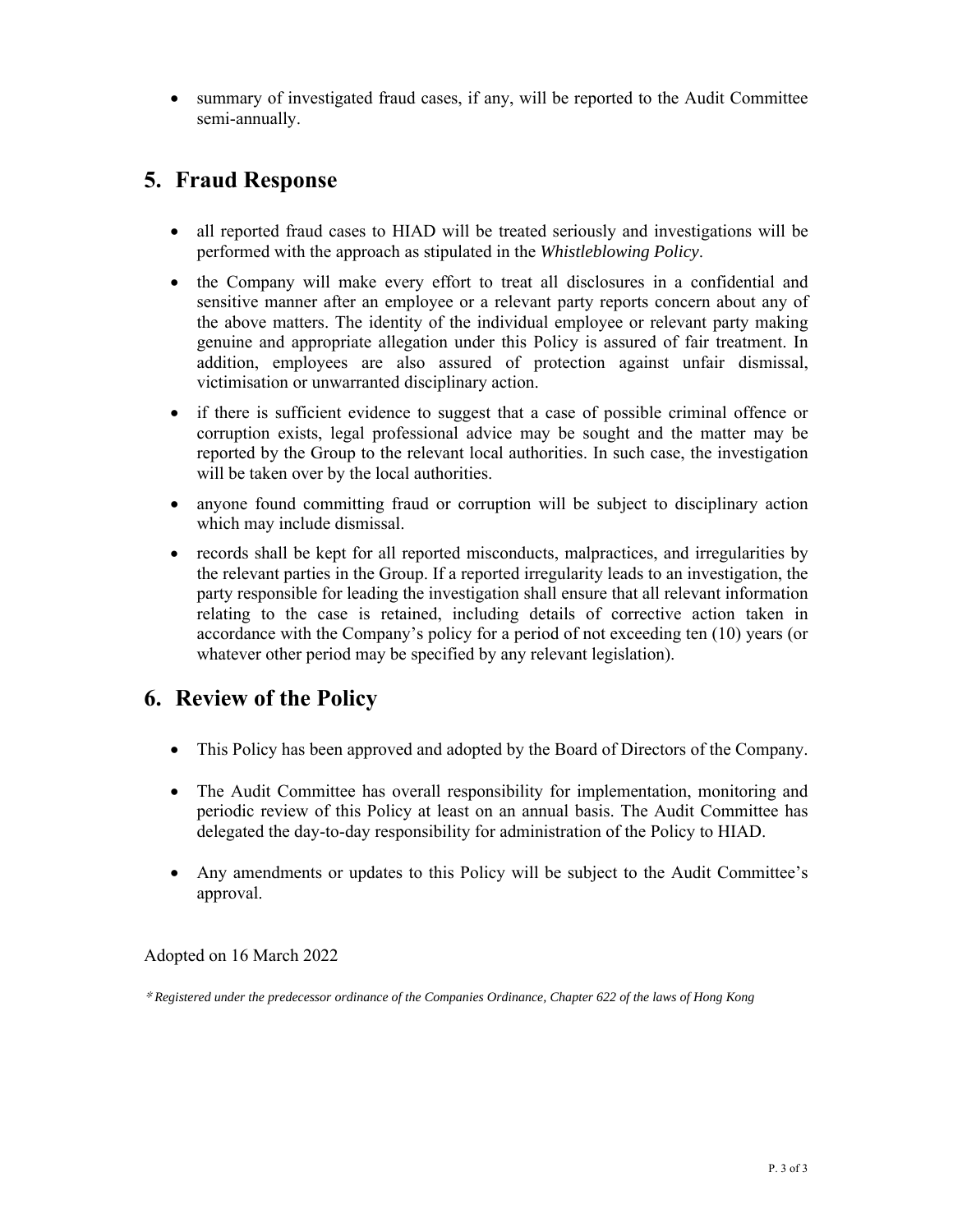### **The Prevention of Bribery Ordinance | Attachment 1 (Extracts)**

- (1) Any agent who, without lawful authority or reasonable excuse, solicits or accepts any advantage as an inducement to or reward for or otherwise on account of his –
	- (a) doing or forbearing to do, or having done or forborne to do, any act in relation to his principal's affairs or business; or
	- (b) showing or forbearing to show, or having shown or forborne to show, favour or disfavour to any person in relation to his principal's affairs or business,

shall be guilty of an offence.

- (2) Any person, who, without lawful authority or reasonable excuse, offers any advantage to any agent as an inducement to or reward for or otherwise on account of the agent's –
	- (a) doing or forbearing to do, or having done or forborne to do, any act in relation to his principal's affairs or business; or
	- (b) showing or forbearing to show, or having shown or forborne to show, favour or disfavour to any person in relation to his principal's affairs or business,

shall be guilty of an offence.

- (3) Any agent who, with intent to deceive his principal, uses any receipt, account or other document –
	- (a) in respect of which the principal is interested; and
	- (b) which contains any statement which is false or erroneous or defective in any material particular; and
	- (c) which to his knowledge is intended to mislead the principal,

shall be guilty of an offence.

(4) If an agent solicits or accepts an advantage with the permission of his principal, being permission which complies with subsection (5), neither he nor the person who offered the advantage shall be guilty of an offence under subsection (1) or (2).

- **Section 9 Corrupt transactions with agents** (5) For the purpose of subsection (4) permission shall -
	- (a) be given before the advantage is offered, solicited or accepted; or
	- (b) in any case where an advantage has been offered or accepted without prior permission, be applied for and given as soon as reasonably possible after such offer or acceptance,

and for such permission to be effective for the purpose of subsection (4), the principal shall, before giving such permission, have regard to the circumstances in which it is sought.

#### **Section 4 - Bribery**

- (1) Any person who, whether in Hong Kong or elsewhere, without lawful authority or reasonable excuse, offers any advantage to a public servant as an inducement to or reward for or otherwise on account of that public servant's –
	- (a) performing or abstaining from performing, or having performed or abstained from performing, any act in his capacity as a public servant;
	- (b) expediting, delaying, hindering or preventing, or having expedited, delayed, hindered or prevented, the performance of an act, whether by that public servant or by any other public servant in his or that other public servant's capacity as a public servant; or
	- (c) assisting, favouring, hindering or delaying, or having assisted, favoured, hindered or delayed, any person in the transaction of any business with a public body,

shall be guilty of an offence.

 (3) If a public servant other than a prescribed officer solicits or accepts an advantage with the permission of the public body of which he is an employee being permission which complies with subsection (4), neither he nor the person who offered the advantage shall be guilty of an offence under this section.